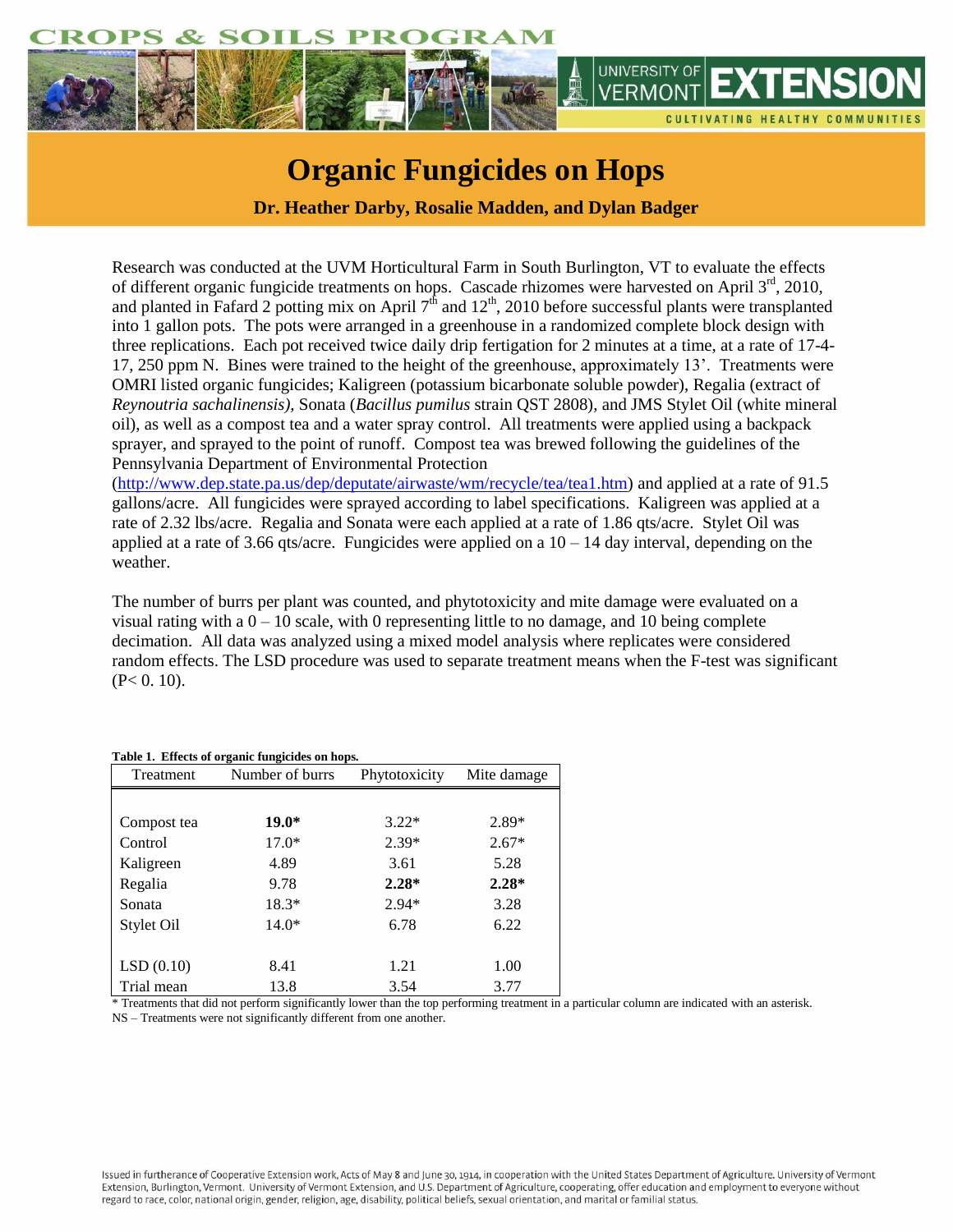Compost tea resulted in the greatest number of burrs per plant, most likely due to the extra nutrients provided by the tea, but did not differ significantly from the number of burrs found on the Stylet Oil, Sonata, or water control treatment.



**Figure 1. Effect of organic fungicides on burr development.**



Stylet Oil had the most drastic affect, causing significant damage to the hop plant, resulting in chlorosis and leaf margin necrosis.

**Figure 2. Phytotoxicity resulting from organic fungicides and mite damage.**

It is well documented that some fungicides (sulfur and petroleum oils, for example) can have an adverse affect on the arthropod natural enemies of spider mites resulting in mite outbreaks. We certainly found this to be the case with this trial. Stylet Oil and Kaligreen had the most mite damage, whereas Regalia and compost tea had mite damage comparable to the control.